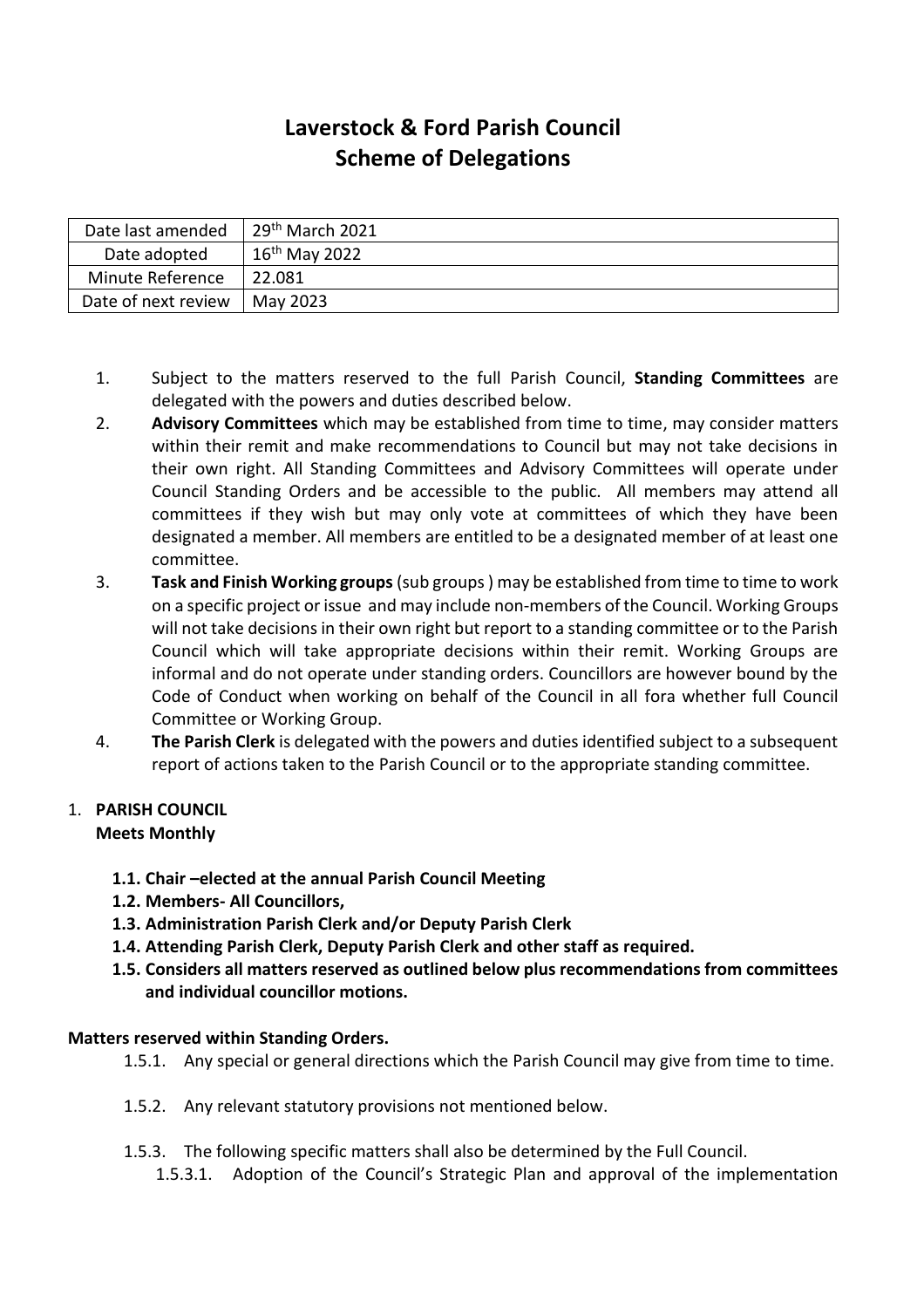programme.

- 1.5.3.2. Powers reserved in respect of the Council's Finances including:
	- Final adoption of the forward plan and the annual budget of the Council and the precepts on Wiltshire Council.
	- Schemes involving capital expenditure, outside that which has already been approved in the annual budget. When a scheme has been approved and the estimated cost agreed by the Full Council the appropriate Committee may proceed with it subject to any tender accepted not exceeding the approved estimate.
	- Approval of the Parish Council's annual return and receipt of its audit reports.
	- Determine applications for grants subject to all applications being considered on their merits and in accordance with the agreed grants process.
- 1.5.3.3. To review Parish Council Policies, Procedures and Processes and ensure that they are up to date, fit for purpose, consistent and appropriate
- 1.5.3.4. To determine all personnel policy matters, except any that may be delegated to the Personnel Sub Committee and personnel matters delegated directly by Full Council to the Parish Clerk
- 1.5.3.5. To determine Parish Council planning policy and the response to planning applications except decisions delegated to the Parish Clerk in consultation with members of the appropriate ward.
- 1.5.3.6. The disposal of any freehold land (other than minor adjustments of boundaries).
- 1.5.3.7. The granting or taking of a Leasehold interest in any land.
- 1.5.3.8. The appointment of Committees and representatives on outside bodies.
- 1.5.3.9. The appointment of a Parish Clerk
- 1.5.3.10. The revision of any scale of charges for any service.
- 1.5.3.11. The making of byelaws.
- 1.5.3.12. Any matter of major policy or of sufficient interest or novelty that any three members request that it be debated by Full Council through a motion raised in accordance with standing orders.
- 1.5.4. The Council will receive minutes/reports from standing Committees at the first appropriate meeting following the committee. Reports will be taken as read unless members identify matters for debate.
- 1.5.5. The Council will receive a report from the Parish Clerk at each meeting. Reports will be taken as read unless members identify matters for debate.

#### **STANDING COMMITTEES**

- 2. **Finance and General Purposes Committee. Standing Committee with day to day responsibility for overseeing the Council's finances, and swift implementation of any projects delegated by the full council. Meets monthly two weeks before Full Council and otherwise as required.** 
	- **Chair – Chair of the Council**
		- **Members-**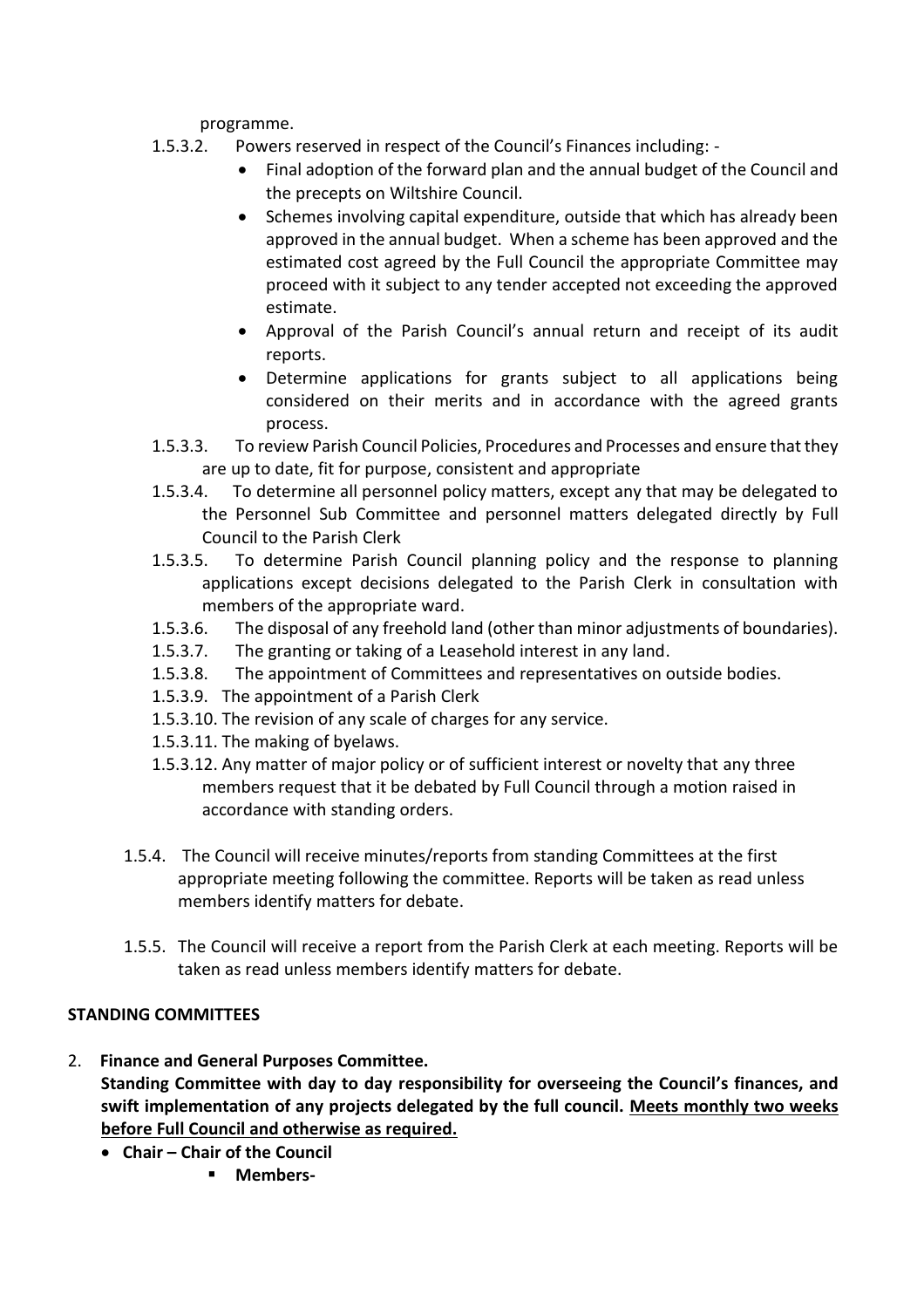- **Chair of the Council**
- **Chair of Operations Committee**
- **Chair of Communications and Community Engagement Committee**
- **Two other council members**
- **Attending- Parish Clerk/RFO**
- **Administration -Deputy Parish Clerk**

**2.1.** Day to day oversight of the Parish Council's Finances within the established budget.

- 2.2. Considers reports on financial matters presented by the RFO.
- 2.3. Undertakes a periodic review of financial Risk assessment and insurances.
- 2.4. Oversees Budget preparation for final approval by the Council.
- 2.5. Oversees preparation of the annual return before final approval by the council
- 2.6. Receives and oversees the response to internal and external audits
- 2.7. Undertakes initial action on council responsibilities designated within Financial Regulations and not reserved to the full council or delegated to another committee.
- 2.8. Review of Overall Financial Performance. Makes recommendations for improvements to full council.
- 2.9. Management of any project or programme specifically delegated to it by the Parish Council.
- 2.10. Institute, defend or settle any judicial or quasi-judicial proceedings on behalf of the council and engage legal representatives as required.
- 2.11. Submits Minutes/Reports to the Full Council

# 3. **Personnel Committee**

**Standing committee with delegated authority for personnel matters not otherwise delegated to the Clerk.** 

## **Meets as required but not less than 2 times a year.**

- **Chair – Appointed by the Council at the Annual Parish Council Meeting not being a chair of any other committee**
- **Members- Chair of the Council**
- **Two other council members**
- **Administration- Parish Clerk**
	- 3.1. Forms a panel for any recruitment of the Parish Clerk.
	- 3.2. Conducting the Parish Clerk's annual performance appraisal. (minimum of 3 members)
	- 3.3. Receives reports from the Clerk on staff appraisals.
	- 3.4. Holds meetings as required with the Parish Clerk to discuss any issues or concerns and report to the Parish Council.
	- 3.5. Consider any grievances raised by the Parish Clerk.
	- 3.6. To appoint, if necessary, a suitably qualified professional to conduct the investigations and/or hearing in the event that disciplinary action needs to be taken against the Parish Clerk.
	- 3.7. Considers appeals in staff grievance and disciplinary matters following action by the Clerk.
	- 3.8. Authority to dismiss staff failing to satisfactorily complete a probation period.
	- 3.9. To settle disciplinary matters in accordance with the agreed Disciplinary Policy.
	- 3.10. To receive any grievances against the Parish Clerk.
- 3.11.To authorise, if necessary, an independent professional to conduct any investigations as a result of a grievance or appeal.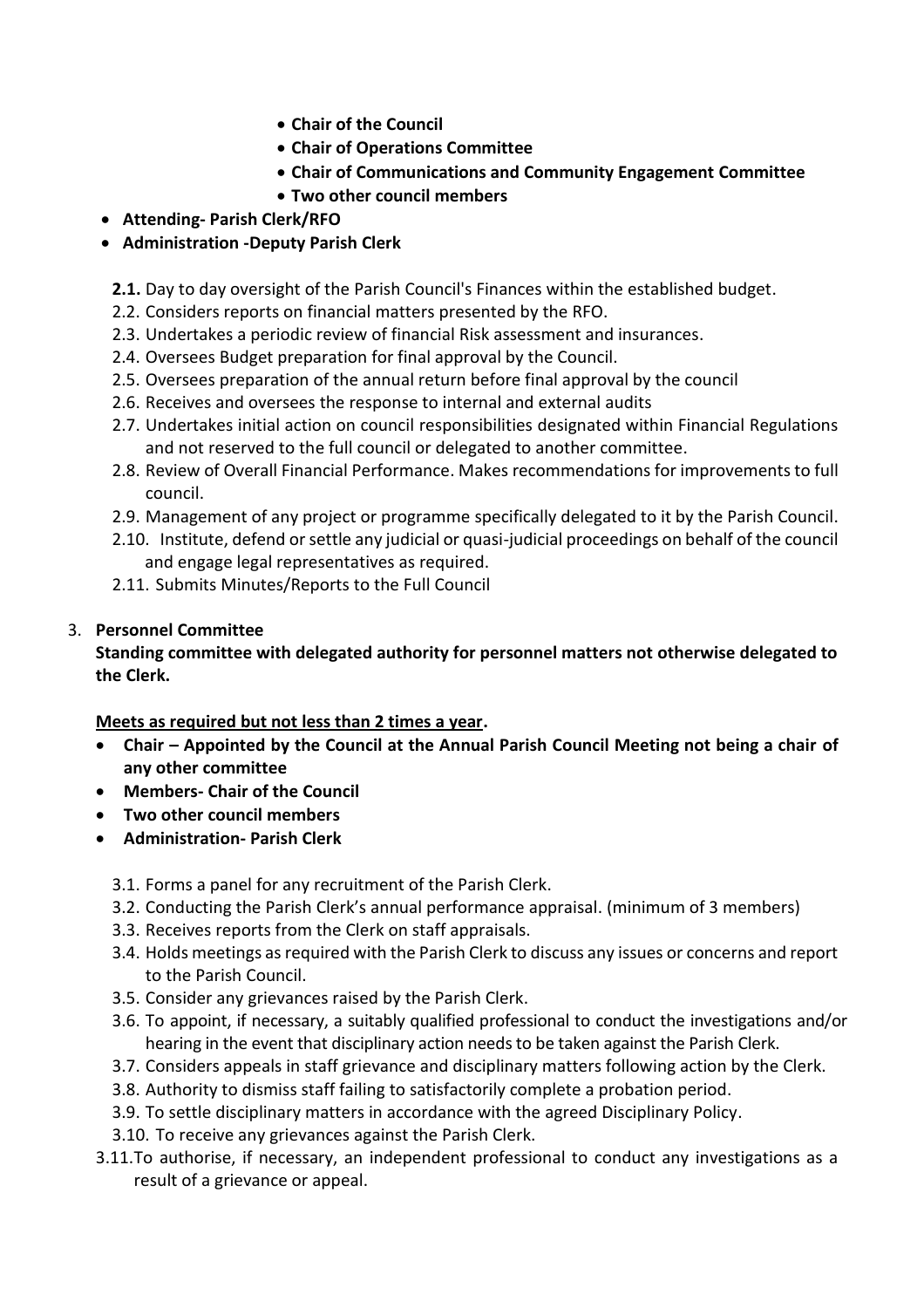- 3.12.To authorise commencement of any action or appeal before an industrial tribunal or in any court.
- 3.13.Consider any other matters delegated to it by the Parish Council
- 3.14.Oversee the development and implementation of employment policies subject to approval by the full council
- 3.15.Submits Minutes/Reports to the Full Council

# *3.* **Operations Committee.**

**Standing Committee Overseeing Council Property, Outdoor Services Play and Leisure provision.** 

# **Meets as required but not less than 4 times a year**

**Chair – Appointed by the Council at the Annual Parish Council Meeting not being a Chair of any other committee**

**Members -Not less than three and not more than five members appointed by the Council at the Annual Parish Meeting**

**Attending- Parish Clerk as required**

**Staffing – Operations Officer**

- 3.16. Recommend to the Parish Council the strategic priorities for all outdoor services.
- 3.17. Consider reports by Operations Officer relating to the ongoing operation of the outdoor services.
- 3.18. Consider all matters relating to definition and implementation of the Parish Council's Environmental Strategy and make recommendations to council.
- 3.19. Oversight of Management all Council Property.
- 3.20. Oversight of Management of all Parish Council recreational and leisure facilities.
- 3.21. Oversight of Provision, siting and maintenance of bins, bus shelters and benches.
- 3.22. Oversight of service level agreements with other bodies on operational matters.
- 3.23. Management of any project or programme specifically delegated to it by the Parish Council.
- 3.24. Consideration of any other matters delegated by the Parish Council.

3.25.Submits Minutes/Reports to the Full Council.

## **4. Communications and Community Engagement Committee**

**Standing Committee responsible for Council Marketing, brand management, public relations, interaction and communication with the community and management of Council events**

**Meets as required but not less than 4 times a year**

**Chair – Appointed by the Council at the Annual Parish Council Meeting not being a Chair of any other committee**

**Members -Not less than three and not more than five members appointed by the Council at the Annual Parish Meeting**

**Attending- Parish Clerk and Deputy Parish Clerk as required**

**Staffing – Communications and Community Engagement Officer**

**Oversight of the Council's branding, communications and media programme. Focal point for Community Engagement programmes and events** 

4.1. Develop and implement the Council's branding, communications and media programme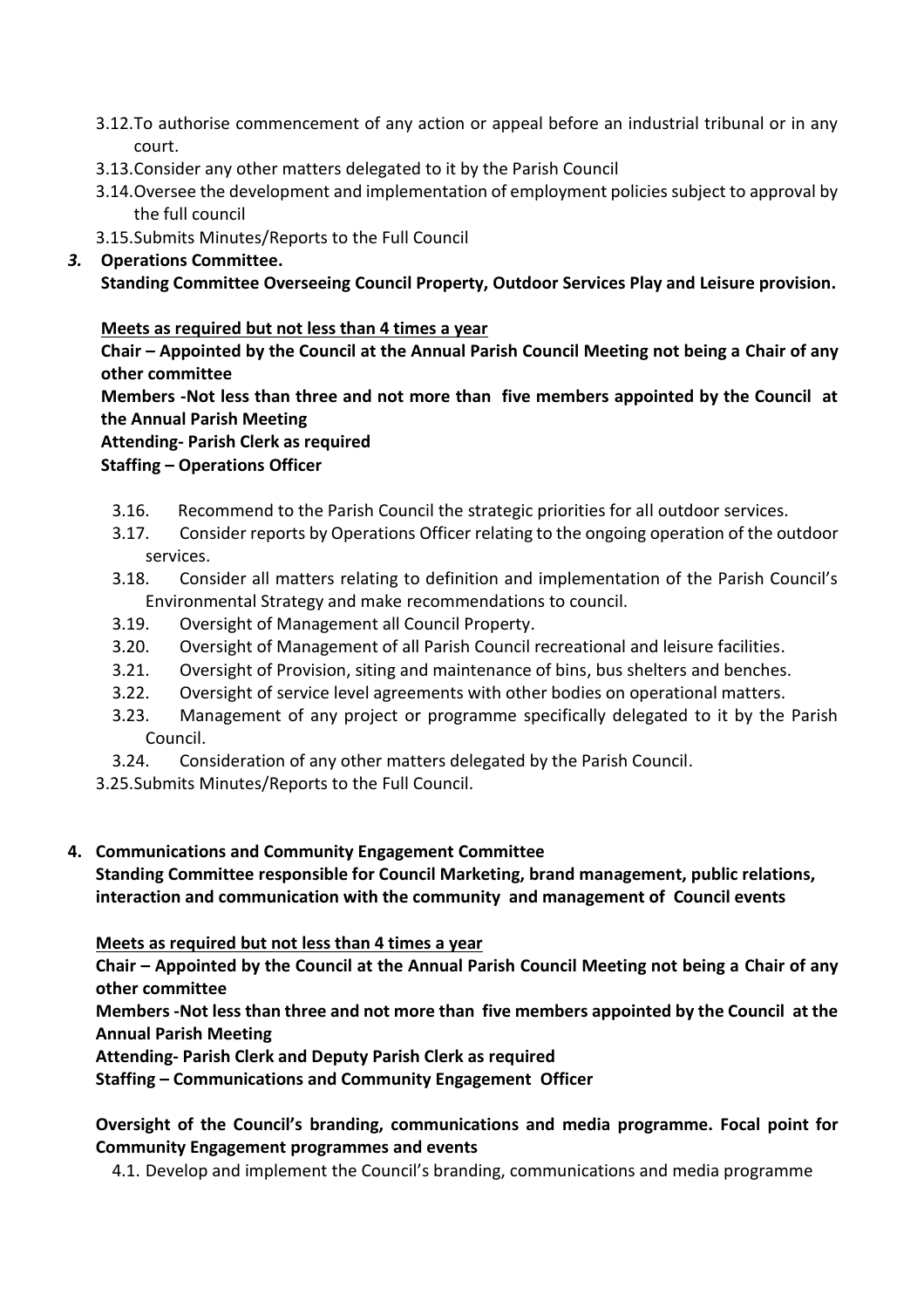- 4.2. Oversight of Council communications media including social media, Council website, Newsletter and noticeboards.
- 4.3. Ensure consistent branding on signage at all Council property
- 4.4. Oversee the development and implementation of the Council's media relations activity and establish a process for responding to events and for briefing the news media of Council policies and programmes.
- 4.5. Oversee the development and implementation if the Council's community engagement programme
- 4.6. Act as focal point for the management of Community events staged by the Parish Council
- 4.7. Oversee the development of the Council's Annual report.
- 4.8. Management of any project or programme specifically delegated to it by the Parish Council.
- 4.9. Consideration of any other matters delegated by the Parish Council.

## **PARISH CLERK**

- **5.** The following matters are delegated to the Parish Clerk.
	- 5.1. Acting as Proper Officer as defined by Standing Orders.
	- 5.2. Day to day management of the Parish Council and its resources subject to committee and council oversight.
	- 5.3. Signs all official correspondence arising from resolutions of the Council. Receives all correspondence addressed to the council.
	- 5.4. General personnel management of Parish Council employees in accordance with Council policy, including appraisal, training and first stage in discipline and grievance procedures.
	- 5.5. Carrying out expenditure within the delegated spending limits specified within the financial regulations,
	- 5.6. Undertakes all duties designated to the RFO within financial regulations.
	- 5.7. Discretion to agree up to five days special leave with pay in any one year for compassionate or other grounds i.e. bereavement, family illness, (compassionate leave in excess of five days up to ten days is subject to approval of the Personnel Sub Committee).
	- 5.8. Determination of the Council's response, in conjunction with ward members of any routine planning applications. Ensuring that all significant planning matters are brought to the attention of the full council.
	- 5.9. Parish Clerk has reasonable discretion on a day to day basis to interpret Council policy to achieve reasonable outcomes providing that action taken shall in all cases be reported to the next appropriate meeting of the Full Council. Also where possible or appropriate committee chairs and/or the council chair will be consulted.

# *6. Urgent Business*

In all cases where urgent decisions are required and unless otherwise provided, the Parish Clerk shall, from time to time, after consulting the Chair of the relevant Committee concerned (or, in his/her absence, the Vice Chair of the Committee); or the Chair of the Council (or, in their absence, the Vice Chair) and where appropriate the Ward Members, take all necessary steps for protecting the interests of, or advancing the business of the Parish Council, providing that action taken shall in all cases be reported to the next appropriate meeting of the Full Council.

## *7 General Policy*